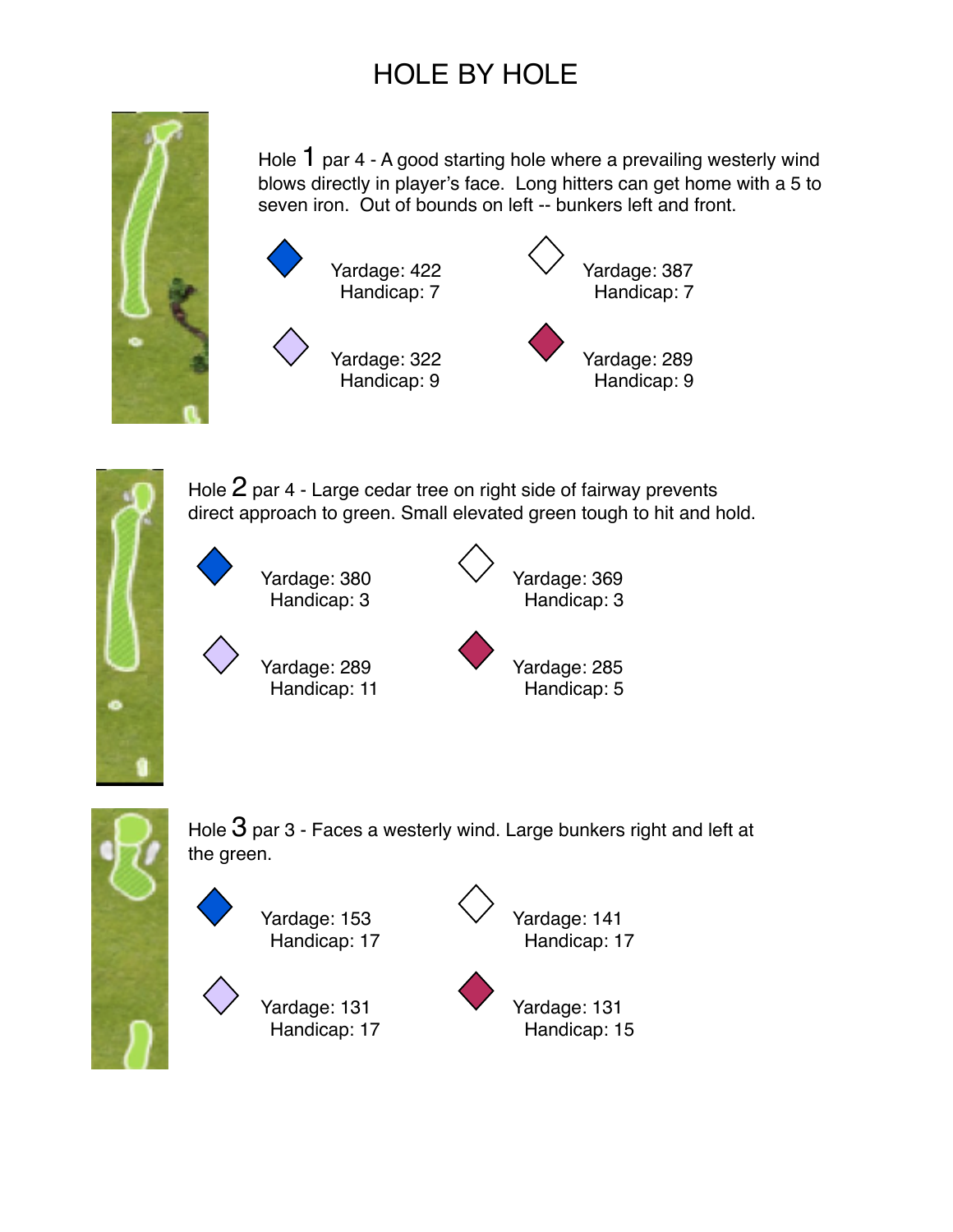

Hole 4 par 4 - Considered on of the easiest holes on the course, the drive has to be well placed on right side. Fairway slopes to left rough with bunker on left of green. Out of bounds back and right of green.





Hole  $5$  par 4 - Down hill all the way but a big hook will find much trouble. Small green with bunkers left and right.





Hole  $6$  par 4 - "The Monster" appropriately called by everyone who plays it. One of the toughest par fours in state. Big lake requires 210 yards over water carry for proper position for second shot, which is blind to elevated green, bunkered left and right. Out of bounds on or across the road behind the green.

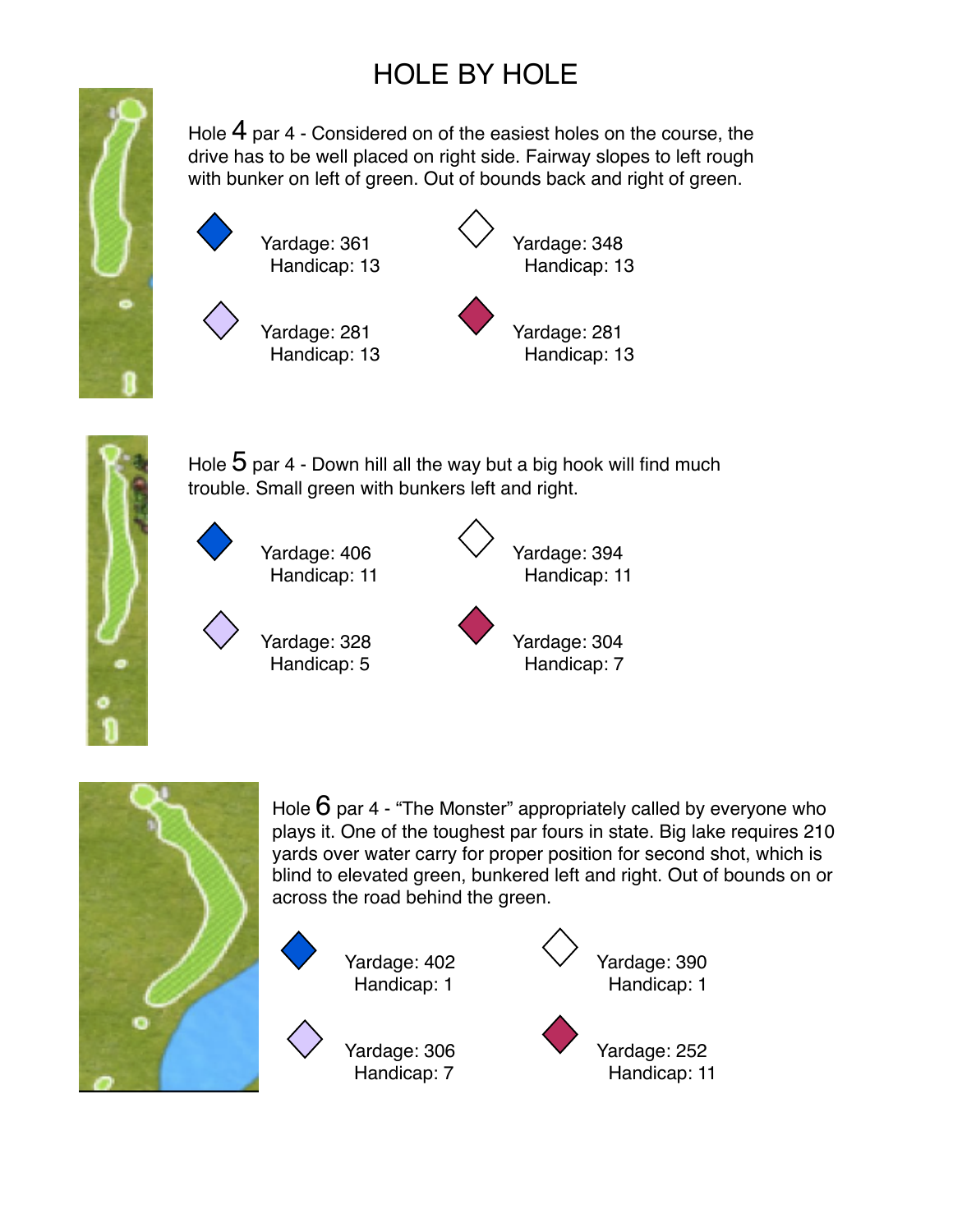

Hole  $\overline{7}$  par 5 - Good birdie hole for long hitters who can hit second shot with medium to long iron. Fairway bunkers left and right 60 yards from green, and green is guarded by a small bunker on the right.





Hole  $8$  par 3 - Excellent par 3 hole and one of the prettiest anywhere. Elevated tee overlooks lake midway. Topped shot ends up in water. Tee shot must be played to left as bunkers protect right approach.





Yardage: 163 Yardage: 104

Handicap: 15 Handicap: 17



Hole  $9$  par 4 - Elevated tee but up hill all the way after 60 yards. Only longest hitters will see green on second shot. Large oaks to right and left of green.





Handicap: 1 Handicap: 1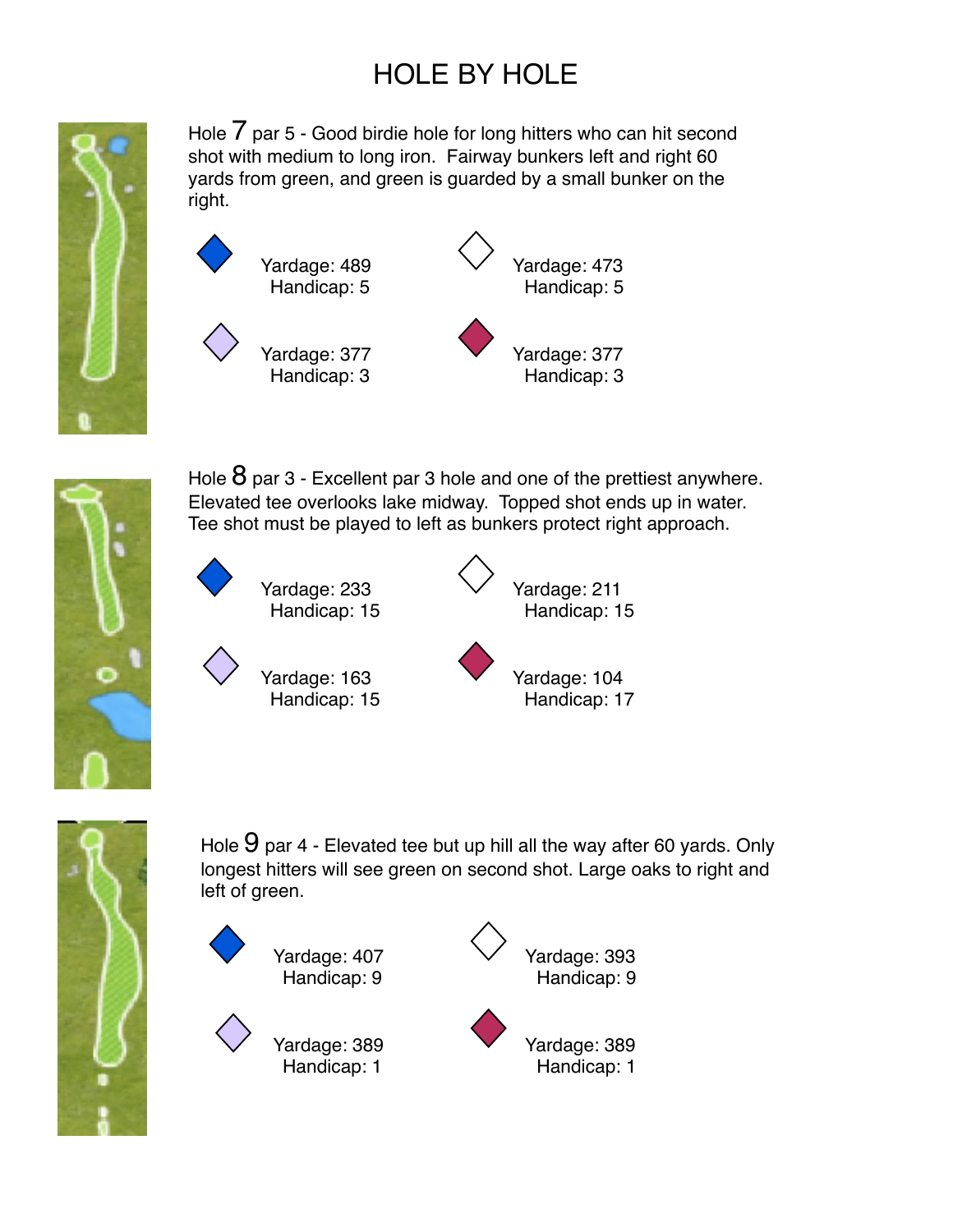

Hole  $10$  par 5 - Dogleg right out 225 yards. Most players will have to use short irons short of lake and creek at hill bottom, 100 yards from green. Some players can get home with accurate second shot. Fairway bunkers on left 50 yards from green and bunker to right close in.





Hole 11 par 4 - Dogleg left 215 yards out. Out of bounds over green and well bunkered left and right. Average player will have to hit short of water in front of green. A tough par 4.





Hole  $12$  par 3 - Well bunkered hole with trouble for errant shots to left and right.

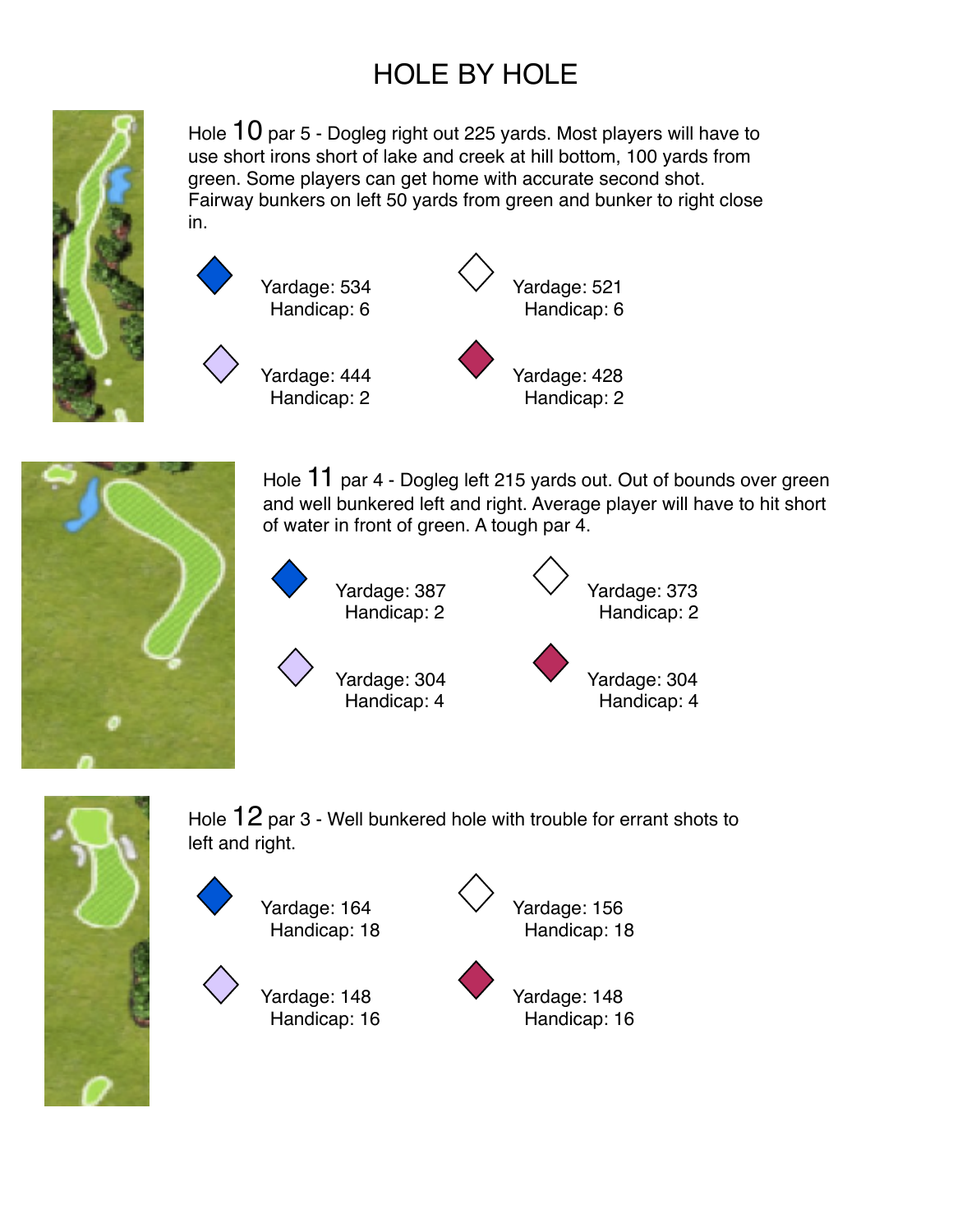

Hole  $13$  par 5 - Narrow fairway slopes to left to big trouble and out of bounds on right. Big hitters can get home with middle iron, but green is well bunkered to left and right and out of bounds over green.





Hole  $14$  par 4 - Out of bounds to the right and trouble on the left, but wide fairway. Big bunker in front of green protects against roll on approaches. Big green will hold mid iron and hybrid second shots.

Yardage: 427 Vardage: 419 Handicap: 4 Handicap: 4

Yardage: 297 Yardage: 297 Handicap: 10 Handicap: 12



Hole  $15$  par 4 - Narrow fairway at tee widens 225 yards out. Distance on second shot deceiving and bunkers at left and front of green catch many shots. Green slopes away from shot and is hard to hold.



Yardage: 293 Yardage: 293

Handicap: 8 Handicap: 10